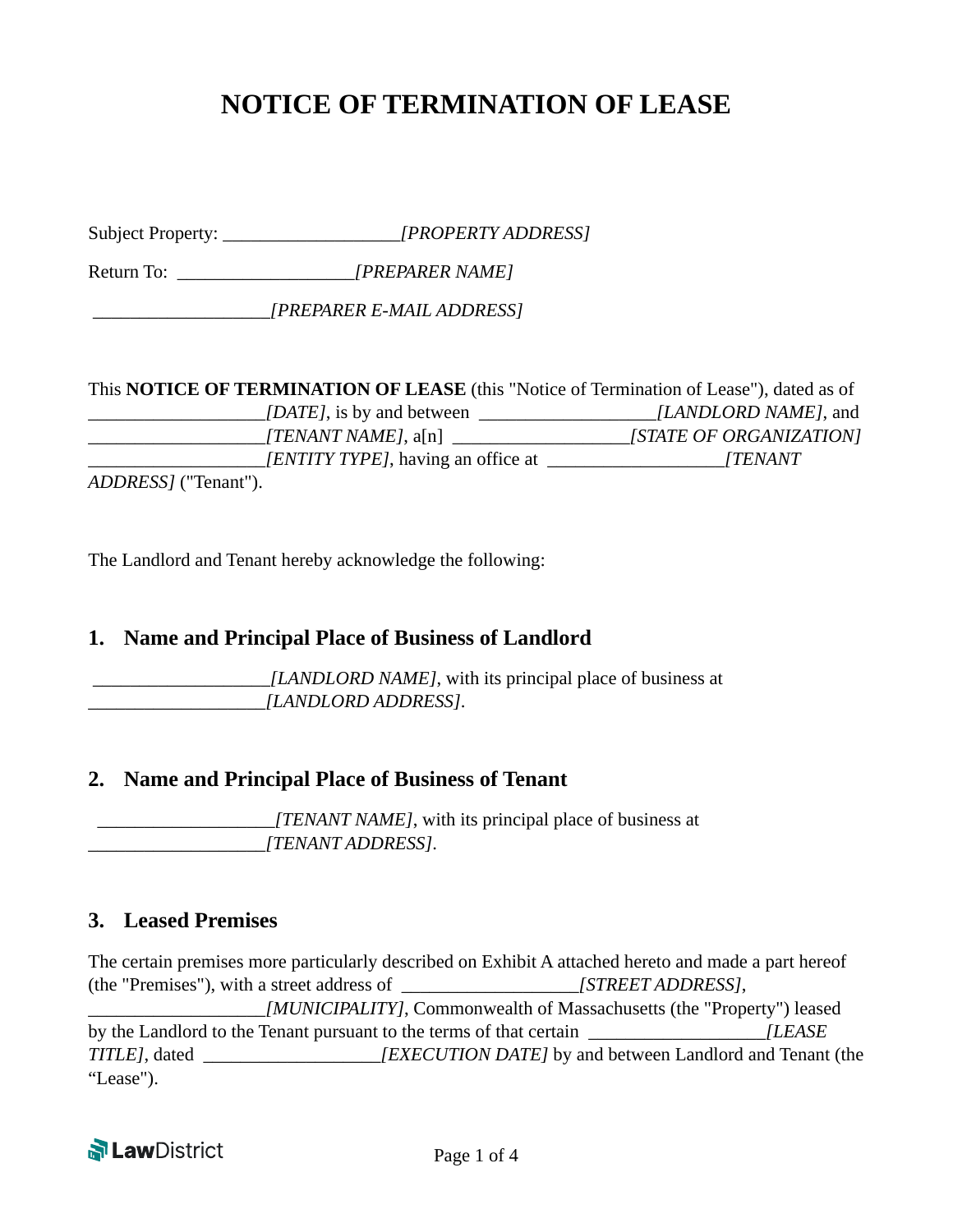#### **4. Lease Termination Date**

The Lease shall terminate on \_\_\_\_\_\_\_\_\_\_\_\_\_\_\_\_\_\_\_*[DATE]*.

#### **5. Party Terminating Lease**

Please check the appropriate box.

□ Landlord

☐ Tenant

□ Both Parties

I, \_\_\_\_\_\_\_\_\_\_\_\_\_\_\_\_\_\_\_*[LANDLORD/TENANT]*, am hereby terminating the lease agreement dated \_\_\_\_\_\_\_\_\_\_\_\_\_\_\_\_\_\_\_*[DATE]*, and intend to have the property vacated by \_\_\_\_\_\_\_\_\_\_\_\_\_\_\_\_\_\_\_*[DATE]*.

#### **6. Lease Termination Reason**

The lease is being terminated for the following reason:

- □ Lease termination.
- ☐ Neglect in taking care of the property.
- □ Breach of the lease agreement.
- $\Box$  Violation of the law.
- $\Box$  Illegal activity.
- ☐ Foreclosure of the property.
- $\Box$  Property is being sold.
- $\Box$  Active military duty.

□Other reason:



\_\_\_\_\_\_\_\_\_\_\_\_\_\_\_\_\_\_\_\_\_\_\_\_\_\_\_\_\_\_\_\_\_\_\_\_\_\_\_\_\_\_\_\_\_\_\_\_\_\_\_\_\_\_\_\_\_\_\_\_\_\_\_\_\_\_\_\_\_\_\_\_\_\_\_\_\_\_\_\_\_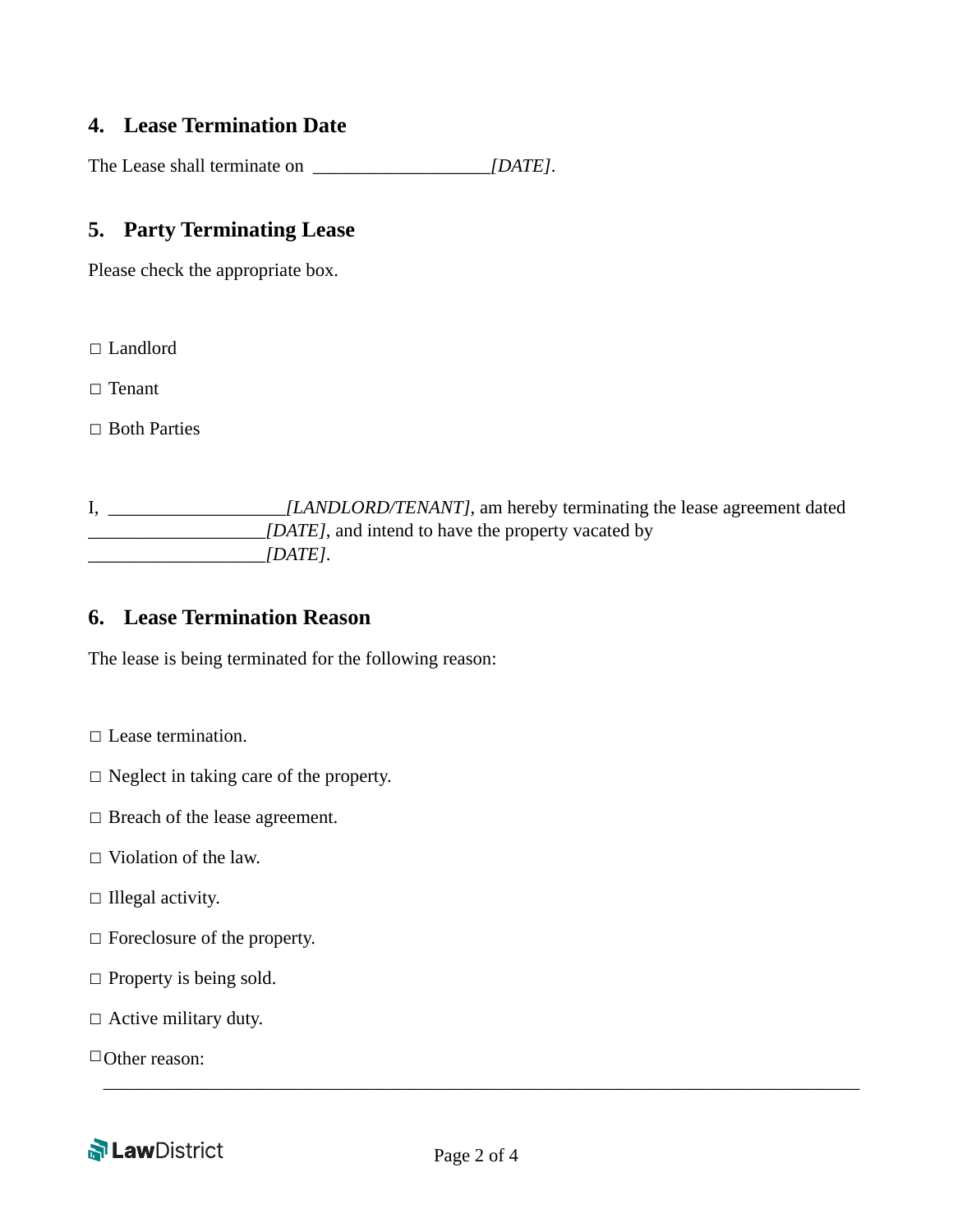

### **7. Security Deposit. (Check one)**

 $\Box$  I am your Landlord and this is my official notice that I will be returning your security deposit in full, including any applicable accrued interests, as required by law. However, it is possible that I might have to retain a portion of the security deposit to cover damages on the property. In such a case, I must provide you with an itemized list of all charges and the reason behind said charges.

 $\Box$  I am your Tenant and this is my official request to have my security deposit returned to me in full, including any applicable accrued interest, as required by law. However, if you are to retain any amount of the security deposit you must provide me with an itemized list of all charges and the reason behind said charges.

IN WITNESS WHEREOF, Landlord and Tenant have executed this Notice of Termination of Lease as of the date set out above.

*[LANDLORD NAME]* 

By\_\_\_\_\_\_\_\_\_\_\_\_\_\_\_\_\_

Name:

Title:

*[TENANT NAME]*

 $By$ 

Name:

Title:

## **CERTIFICATE OF SERVICE**